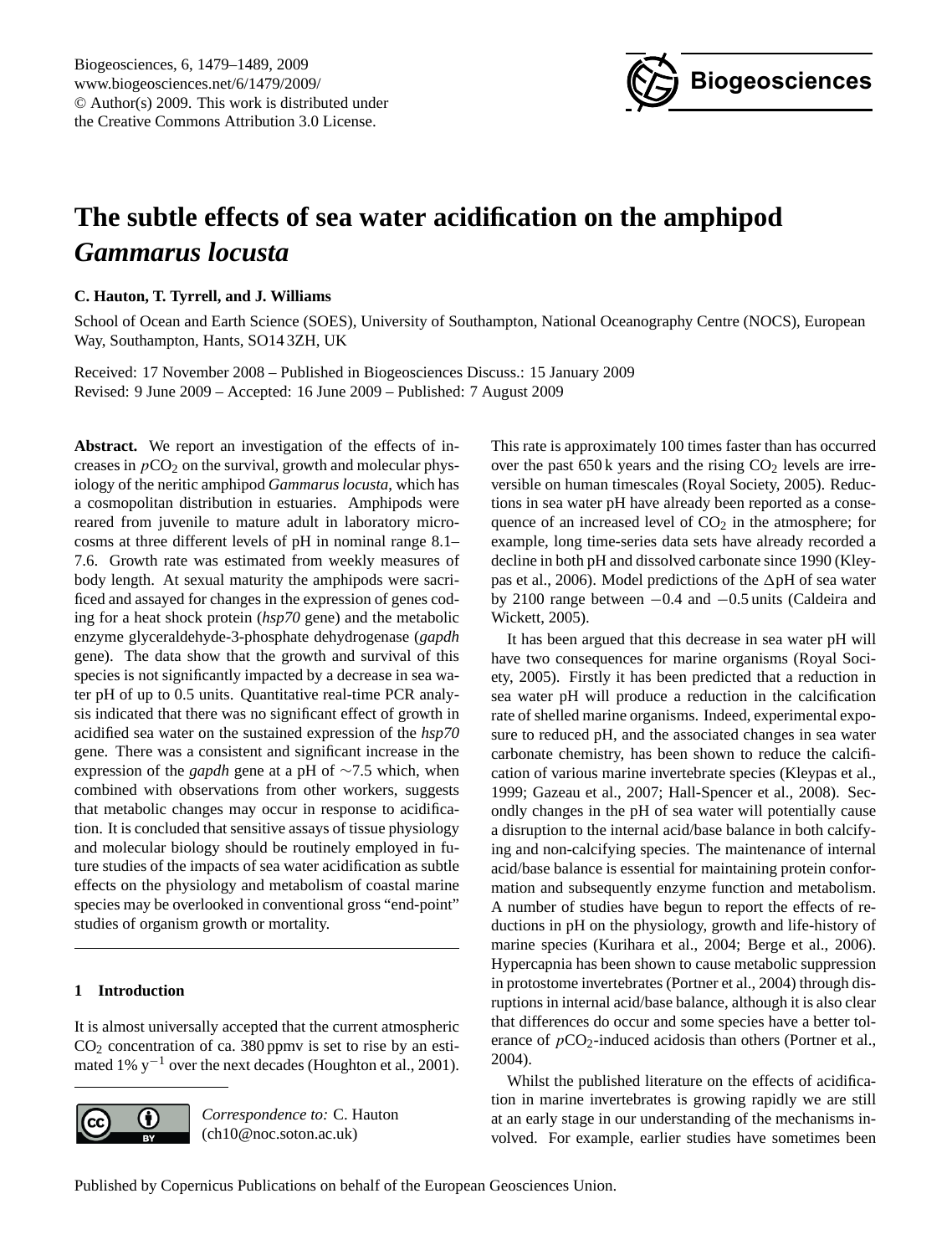restricted to adult life stages (Spicer et al., 2007) or used  $pCO<sub>2</sub>$  concentrations (e.g. 10 000 ppm) that far exceed future predicted environmental levels (Kurihara et al., 2004). Other researchers have designed experiments which have utilized inorganic acids to reduce pH rather than  $CO<sub>2</sub>$ , a protocol which has been shown to underestimate toxic effect (Kikkawa et al., 2004). Extrapolation from these studies to draw substantive conclusions on the widespread future impacts of sea water acidification remains difficult, especially in coastal and estuarine species which may have evolved to tolerate episodic extreme low pH events (Attrill et al., 1999; but see also Ringwood and Keppler, 2002). Estuarine environments are known to be areas where pH varies over a large range. Al-Rasheid and Sleigh (1995) reported values in the range of 6.76–7.95 for Southampton Water (the site of this study) while Attrill et al. (1999) recorded transient pH values ranging between 6.7–8.9 for the Thames Estuary (UK) and Ringwood and Keppler (2002) have reported mean pHs in the range 7.2–7.8 (minimal pHs ranging from 6.9 to 7.6) for the Charleston Harbour Estuary (USA).

Herein we describe a study of the effects of exposure to acidic sea waters on juveniles through to adults of the neritic amphipod *Gammarus locusta*. This species is a ubiquitous member of the intertidal and subtidal marine communities in coastal and estuarine environments, habitats which are typified by a variable pH regime. As with many crustaceans, gammarid amphipods mineralize their chitinous cuticle by depositing calcium carbonate (Wheatly, 1999) and low environmental calcium concentrations have been shown to limit the distribution of a number of gammarid species (Wright, 1979; Rukke, 2002; Zehmer et al., 2002). In addition this species, as with all other crustaceans, has a requirement to regulate internal acid/base balance to maintain an efficient metabolism.

Based on the mensurative observations of this species in estuarine environments we hypothesized that this species would be tolerant of sustained decreases in sea water pH of at least 0.5 pH units. Studies on the mortality, growth and development were combined with an investigation of changes in the molecular physiology using quantitative real-time PCR. The expression of the genes coding for the 70 kDa heat shock protein and the metabolic enzyme glyceraldehyde-3 phosphate dehydrogenase were monitored. The 70 kDA heat shock protein is a molecular chaperone and is responsible for stabilizing or refolding proteins that are denatured by a variety of environmental stressors (e.g. pollution, hypoxia, temperature (Dalhoff, 2004)). Expression of this protein is induced as part of the general stress response of the organism and has been shown to protect the organism from subsequent exposure to even more extreme events (Daugaard et al., 2007). Glyceraldehyde-3-phosphate dehydrogenase is an essential glycolytic enzyme that catalyses the reversible oxidation and phosphorylation of D-glyceraldehyde-3-phosphate to D-glycerate 1,3-bisphosphate. An increase in the expression of the either of these genes, relative to control amphipods, would indicate that prolonged (generational) exposure to low pH may produce sub-lethal physiological impacts that lead to changes in overall lifetime fitness. To our knowledge this is the first published application of sensitive molecular techniques to probe the effects of ocean acidification on marine invertebrates through the detection of sub-lethal impacts.

# **2 Material and methods**

## **2.1 Design of high-CO**<sup>2</sup> **microcosm systems**

CO<sup>2</sup> microcosms were based on previously described systems (Widdicombe and Needham, 2007; Dupont et al., 2008) which regulate the delivery of 100% carbon dioxide gas to achieve a desired pH set point. Briefly, each microcosm consisted of a "mixing tank" and separate "incubation tank" that were maintained at 20◦C using bench-top water baths. Sea water was continuously circulated between the 10-litre "mixing tank" and the two-litre "incubation tank" using peristaltic pumps (flow rate  $1.51h^{-1}$ ). On alternate days the incubation chambers were isolated, by switching off the peristaltic pumps, and 100% of the water was exchanged in each mixing tank. The pH and temperature in each mixing tank was allowed to equilibrate before the recirculating system was switched back on. In this way the accumulation of nitrogenous excretion was minimized without disturbing the amphipods. Microcosms were set up under a 12:12 h L:D regime. The sea water used for this experiment was sourced from Southampton Water and had been stored in a largecapacity recirculating research aquarium prior to its use in this study.

Three separate microcosms were set up and adjusted to different nominal pH regimes: pH 8.1 (the control), pH 7.8  $(\sim 550$ ppm pCO<sub>2</sub>) and pH 7.6 ( $\sim 980$  ppm pCO<sub>2</sub>). The most extreme  $\Delta$  pH used in this study approximated the modelled decrease in surface ocean pH by 2100 under the IPCC A2 SRES scenario of  $CO<sub>2</sub>$  emissions (Caldeira and Wickett, 2005). pH was controlled using AquaMedic (Bissendorf, Germany) pH Computers which measured the pH in the mixing tanks via an electrode. When the measured pH rose above the setpoint the computer opened a gas solenoid valve to deliver 100% CO<sub>2</sub> directly into a 10-litre mixing tank. The water in each mixing tank was also vigorously aerated to ensure that it did not become undersaturated with oxygen. During each water change on alternate days the pH electrodes were recalibrated using pH buffers according to the manufacturer's instructions; the drift in each pH meter was never more than 0.02 units.

Temperature and salinity were measured in the mixing chambers on every day of the experiment using an independently calibrated LF323 combined conductivity meter (WTW, Weilheim, Germany)and pH was measured in the incubation chambers during the water changes using a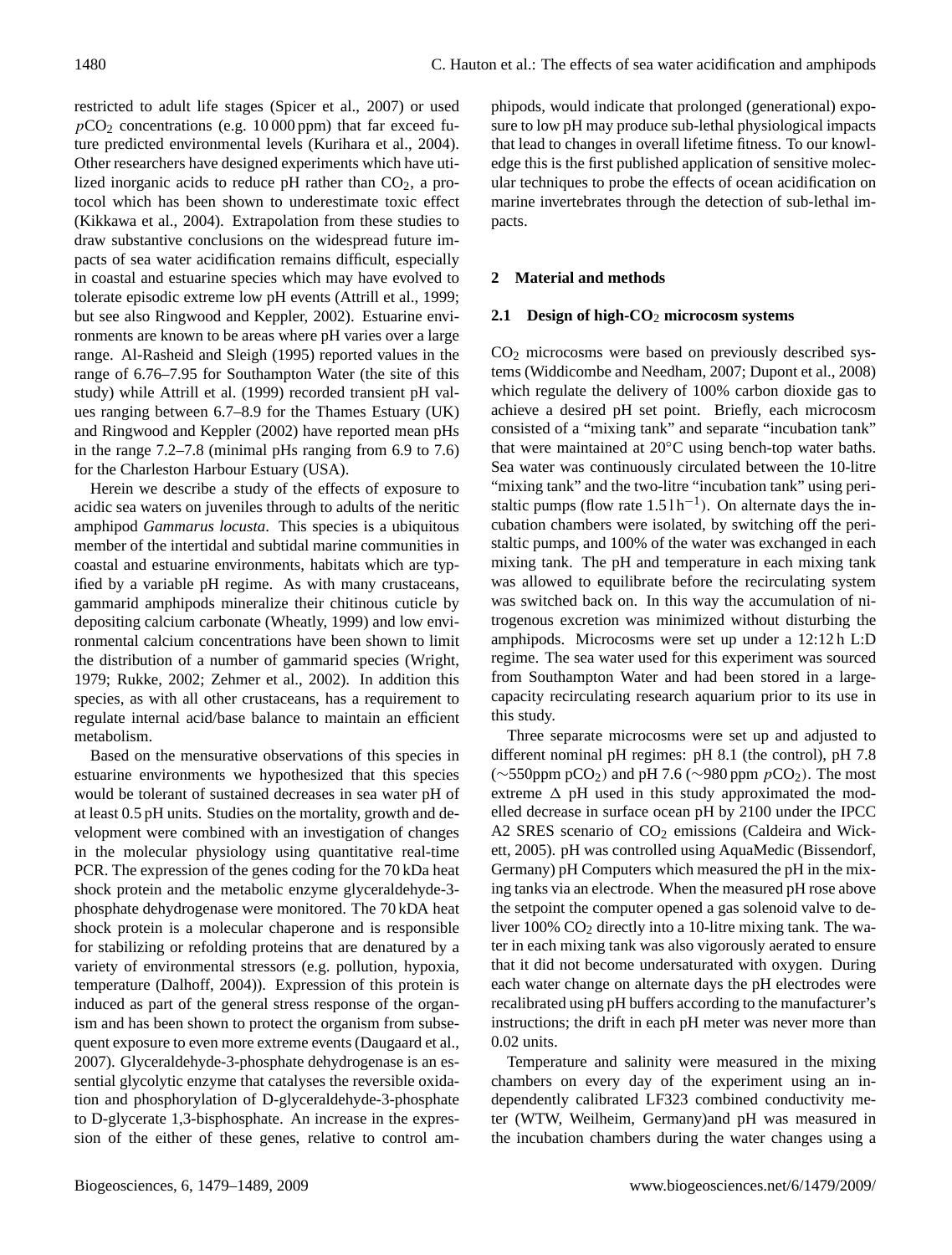three-decimal-place SevenMulti pH meter (Mettler, Schwerzenbach, Switzerland). In addition water samples were routinely collected and fixed using mercuric chloride according to established protocols (Dickson et al., 2007). These samples were used to characterize the carbonate chemistry in each incubation (dissolved inorganic carbon (DIC) and total alkalinity), using a VINDTA 3C instrument (Marianda, Kiel, Germany).

Measurements of water nutrient concentrations were recorded at the end of this study. It was noted that both phosphate (263  $\mu$ mol/kg) and nitrate levels (19.4 mmol/kg) in the water were extremely high, deviating from typical values of coastal waters.

#### **2.2 Broodstock collection and maintenance**

Adult specimens of *Gammarus locusta* were identified according to Lincoln (1979) and collected from the epifaunal community found on permanent moorings in Southampton Water in the UK (50 $\degree$  52.2' N 01 $\degree$  23.0' W). They were returned to the laboratory and maintained at 20◦C in two 10 l plastic aquaria, being fed thrice weekly using dried oats. The broodstock tanks were also stocked with *Ulva lactuca* and this was also consumed by the amphipods. 90% water exchanges of the broodstock tanks were carried out on alternate days by siphoning water from the tanks through a  $63 \mu$ m mesh and replacing it with temperature-equilibrated fresh aquarium water. Newly released juvenile amphipods, of mixed sex, were collected from the broodstock tank and used to populate the three experimental incubation chambers as required (see Sect. 2.3).

## **2.3 Effects of elevated CO**<sup>2</sup> **on amphipod survival and growth**

For each experiment the three incubation tanks were stocked at equal density (range=20–30 individuals per incubation chamber) with cohorts of newly-released juveniles from the broodstock tank (see Sect. 2.2). Juvenile ampihpods were fed *ad libitum* with dried oats during the experiment. Each incubation tank was also stocked with fronds of the macroalgae *Ulva* spp. This macroalgae increased habitat complexity and reduced aggressive interactions between the amphipods and also provided an additional food source.

Four separate cohorts of amphipods were sequentially reared in the incubation tanks. Two were reared to sexual maturity (a 28-day experiment) and two cohorts were reared to adolescence (14 days). Amphipod growth was expressed as an increase in ash-free dry weight (AFDW) with time. At regular intervals during each experiment all animals were removed from each chamber, blotted dry with tissue, and quickly photographed using a Leica MZ8 dissecting microscope fitted with a Nikon CoolPix 990 digital camera. Total length (from the joint of the head with the peduncle of antenna 1 to the tip of the longest uropod) of each amphipod

was measured in each image using SigmaScan Image Measurement Software. Total lengths were converted to ash-free dry weight using a relationship determined from an initial group of 20 amphipods that were measured, dried at 60◦C to constant weight and then ashed at 550◦C.

Percent survival in each incubation tank for each cohort was determined during body length measurement.

#### **2.4 Molecular analyses of changes in gene expression**

## **2.4.1 Isolation of** *Gamnmarus locusta***-specific gene sequences**

Gene sequences for *G. locusta* glyceraldehyde-3-phosphate dehydrogenase (*gapdh* gene) and the inducible 70 kDa heat shock protein (*hsp70* gene) were first determined. Gene fragments were isolated using degenerate primers designed against conserved amino acid sequences identified from CLUSTAL (Higgins and Sharp, 1988) alignments of published sequences. Each alignment was examined and any mismatches were corrected manually.

For gapdh, degenerate primers (sense 5'-CNG AYG CNC CAN TGT TYG T-3', antisense 5'-ACR TCR TCY TCN GTR TAN CC-3', Tm=51  $°C$ ) were designed against an amino acid alignment of 9 crustacean sequences. For *hsp70* an amino acid alignment of 16 crustacean heat shock sequences was used to identify conserved regions from which two primers were designed (sense 5'-GCN CAN AAR GAY GCN GG-3', antisense 5'-ARD ATN CCR TTN GCR TCD AT-3', Tm=51°C). Primers were produced by Eurofins MWG Operon (Ebersberg, Germany).

Degenerate primers were used in conventional PCR reactions to isolate fragments of each gene. PCR reactions were performed using  $0.5 \mu$ l *Taq* DNA polymerase (5 U $\mu$ l<sup>-1</sup>; Qiagen, Sussex, UK) in  $25 \mu l$  reactions according to the manufacturer's protocol and containing  $2 \mu$ M final concentration of each of the sense and antisense degenerate primers and  $1 \mu$ l cDNA prepared from whole amphipods as described below (Sect. 2.4.3). The sequence for the *hsp70* gene was isolated from total RNA that had been extracted from a heat shocked amphipod (3 h at 30◦C followed by 30 min at 20◦C). The PCR protocol was 1 cycle of 95◦C for 5 min, 30 cycles of 95◦C for 30 s, annealing temperature for 30 s and 72◦C for 1 min with a final extension of 72◦C for 7 min. PCR products were gel-purified and positive gene fragments were identified based on predicted amplicon size and extracted using the Qiaquick gel extraction kit (Qiagen, Crawley, Sussex, UK).

Extracted PCR products were cloned using an Invitrogen TOPO TA cloning kit (pCR 2.1-TOPO vector and TOP 10F *E. coli*; Invitrogen, Glasgow, UK). Plasmid DNA was isolated from bacterial colonies that had an appropriately sized insert using the Qiaprep spin miniprep kit (Qiagen). A minimum of 3 separate colonies were picked at random and were sequenced using vector-specific (M13) primers by Geneservice Ltd (University of Oxford, Oxford, UK). The nucleotide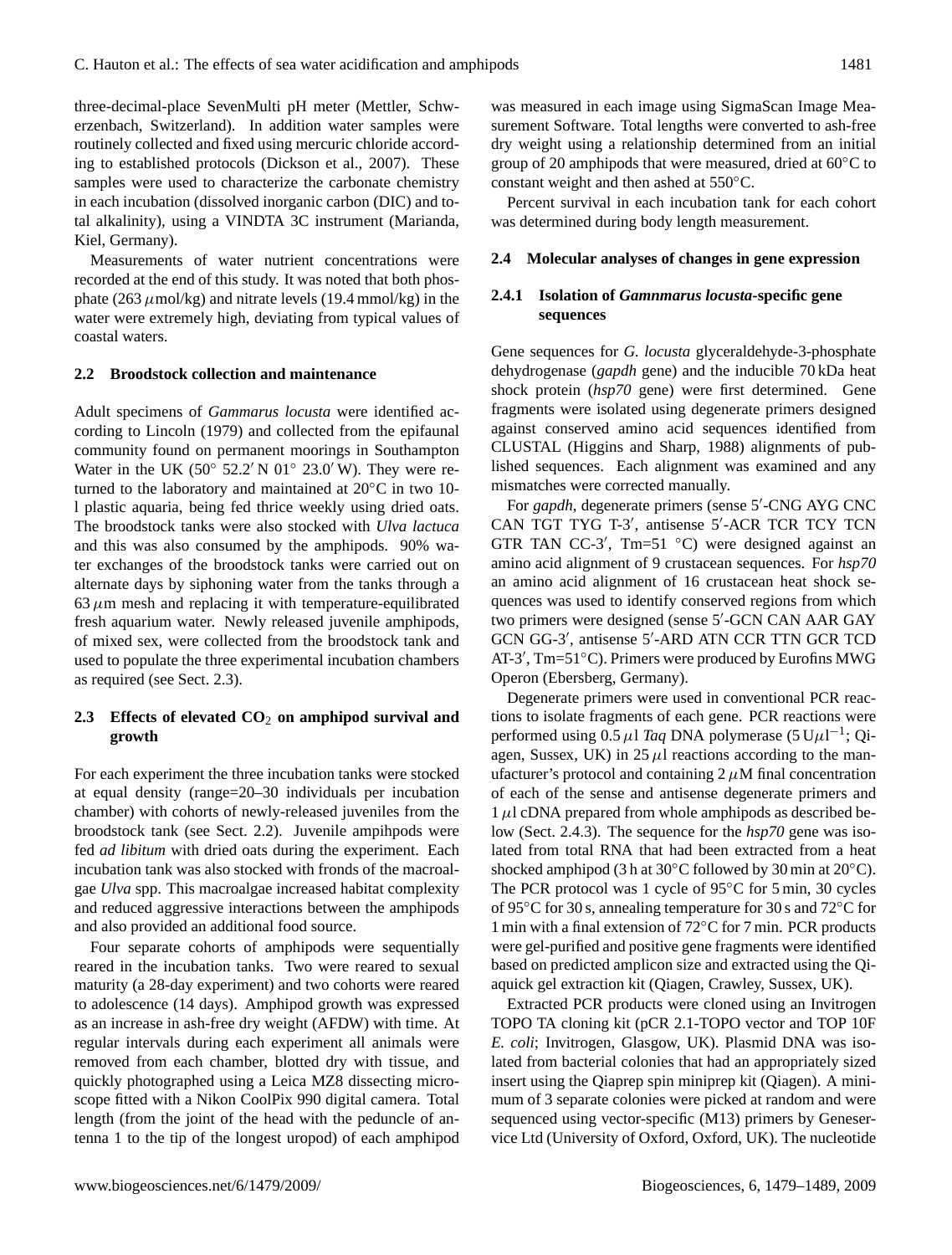sequences were used to deduce amino acid sequences for each gene fragment and these were compared against the EMBL and SWISSPROT databases using a BLAST sequence similarity search (Altschul et al., 1997).

# **2.4.2 Rapid amplification of 5**<sup>0</sup> **and 3**<sup>0</sup> **cDNA ends (RACE)**

5' and 3' cDNA sequences were generated using a SMART RACE amplification kit (Clontech, Saint-Germain-en-Laye, France). The nucleotide sequence of each gene fragment (Sect. 2.4.1) was used to design gene-specific  $5'$  and  $3'$  RACE and nested RACE primers for each of the two genes. RACEready 5' and 3' cDNAs were first generated using the kit reagents and total RNA (primer sequences and reaction conditions available on request). Separate RACE PCR reactions were performed for each cDNA end for each gene using the universal primer (UPM) and the gene-specific RACE primers. Similarly, nested RACE PCR reactions were performed for each end of each gene by diluting the primary RACE reactions and using them as a template with the nested universal primer (NUP) and the nested gene-specific primers. Both RACE and nested RACE PCR reaction conditions were as follows: 1 cycle of 94◦C for 7 min, 40 cycles of 94◦C for 30 s, 68◦C for 30 s and 72◦C for 3 min with a final extension at 72°C for 7 min. The 5' and 3' nested RACE PCR products were gel-purified, cloned and sequenced as described above. For each gene the separate fragments were assembled and used to deduce complete amino acid sequences which were then compared to published sequences. Both sequences have been published on the EMBL database (Sect. 3.3).

## **2.4.3 Manipulation of** *G. locusta* **and RNA extraction and production of cDNA**

An initial experiment was conducted to confirm the function of the product of the putatively identified *hsp70* gene. Ten adult amphipods were taken from the broodstock and were exposed to a temperature of 30◦C for 3 h before being allowed to recover for 30 min at a temperature of 20◦C. None of the amphipods died during the course of the heat shock treatment. *Hsp70* expression was compared to ten amphipods which were held at the broodstock temperature of 20<sup>°</sup>C for the same time. At the end of this heat-shock experiment all amphipods were immediately homogenized in 1 ml of TRI reagent (Sigma-Aldrich, Dorset, UK).

At the end of each cohort of the experiment (two 14 day exposures and two 28-day exposures) all remaining amphipods were measured as described above and then immediately homogenized in 1 ml TRI reagent. Total RNA was extracted from each amphipod using TRI reagent according to the manufacturer's protocol, quantified by measuring the absorbance at 260 nm and stored at  $-80°$ C. Two  $\mu$ g of each RNA sample was DNase-treated (Sigma Aldrich) and the sample RNA concentration was then re-quantified using Ribogreen reagent (Invitrogen, Strathclyde, UK) according to the manufacturer's instructions. 300 ng of DNase-treated total RNA was reverse transcribed using Invitrogen Super-Script II reverse transcriptase primed using random nonamers.

# **2.4.4 Quantitative real-time PCR analysis of gene expression**

Quantification of mRNA transcript abundance required a pair of primers to be designed for each gene. Primer pairs were designed against the complete nucleotide sequences using the software package Primer Express (Applied Biosystems, Cheshire, UK). Each primer pair was designed using the default parameters available using Primer Express. The sequences of the primers are summarised in Table 1 which includes details of the optimised primer conditions and assay validation.

Real-time PCR was conducted in  $25 \mu l$  reactions containing  $12.5 \mu l$  of Precision Mastermix with SYBR green (PrimerDesign, Hants, UK),  $2 \mu l$  of each primer (concentrations optimised for each gene as shown in Table 1),  $2 \mu$ l of sample cDNA and  $6.5 \mu$ l sterile ultrapure water. Each sample was run in duplicate and "no template controls" (NTCs) were included for every primer pair in each run. Real time PCR reactions were run on a Corbett Rotorgene 3000 (Corbett Life Science, New South Wales, Australia) using the following standard reaction conditions: 1 cycle of 95◦C for 10 min and 40 cycles of 95◦C for 10s, 60◦C for 1 min. The specificity of each reaction was determined by running a melt analysis at the end of each PCR cycle (Bustin, 2004). PCR products were also confirmed by agarose gel-purification of an aliquot of each real-time PCR reaction. Examination of these gels indicated that each reaction produced a single product of the correct size with no non-specific amplification (data not shown).

The number of copies of each gene was determined using an absolute quantification approach (Bustin et al., 2000). The Ct value of each gene in every sample was compared to a standard curve that was produced from a serial dilution of the respective pCR 2.1-TOPO plasmid according to an established protocol (Roche Molecular Biochemicals, 2003). For each gene an extracted plasmid that contained the target amplicon of each primer pair was identified. These plasmids were linearised using the restriction enzyme *Not* I (10U  $\mu$ 1<sup>-1</sup>, Sigma-Aldrich), which cut the pCR 2.1-TOPO vector but not the cloned nucleotide sequences. Once the plasmid had been cut, the DNA concentration was determined using PicoGreen dsDNA Quantitation reagent (Invitrogen). The concentration of each linearised plasmid was used to calculate the number of copies of that plasmid extracted from each clone using the relation described in Borg et al. (2003).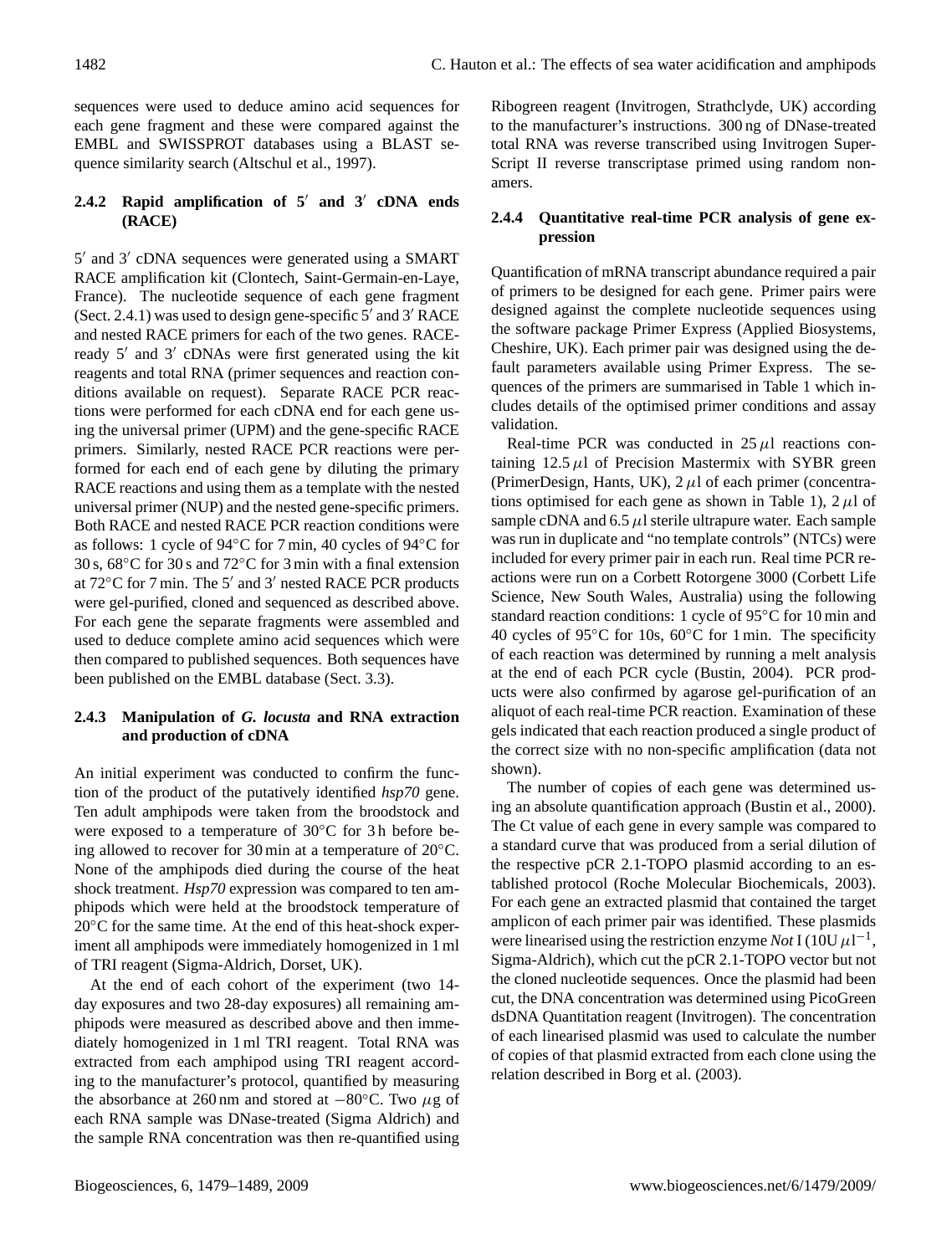| Gene assay | Primer ID       | Sequence $(5'$ -3')                                                       | Assay<br>concentration (nM) | Amplicon<br>$size$ (nt) | Reaction<br>efficiency | Regression<br>relation                               | $R^2$ |
|------------|-----------------|---------------------------------------------------------------------------|-----------------------------|-------------------------|------------------------|------------------------------------------------------|-------|
| hsp70      | $hsp70$ rt $F2$ | CAA AGA TGG ACA AGG GAC AGA TG<br>hsp70 rt R2 AGC TTC TGC ACC TTT GGA ATG | 300<br>300                  | 96                      | 1.06                   | $CT=(-3.188 \times \log \frac{1}{100}) + 9.521$      | 0.998 |
| gapdh      | gapdh rt F1     | AAC GCC TCC TGC ACC ACT AA<br>gapdh rt F2 CCT CCT CAA TGC CGA AGC T       | 50<br>50                    | 91                      | 0.91                   | $CT = (-3.572 \times \log \text{dilution}) + 13.891$ | 0.997 |

**Table 1.** Summary of real-time PCR primers and validated optimal reaction conditions.

#### **2.5 Statistical analyses of data**

Mortalities of *Gammarus locusta* juveniles during development were translated into survival curves and were analysed using Kaplan-Meier survivorship analysis (Lee, 1992). This analysis was performed using MedCalc software.

Total length measurements of amphipods were converted to ash-free dry weight. Data were  $log_{10}$ -transformed to achieve normality and were then compared using linear regression analysis. The growth rate of amphipods (increase in AFDW with time) for each pH was compared within each cohort using analysis of covariance (ANCOVA) to compare the difference in slope of the regression lines (Sokal and Rohlf, 1995).

Gene expression data were first  $log_{10}$ -transformed to meet normality and homoscedacity of variance criteria. Differences in the number of copies of each gene at each pH were assessed using nested analysis of variance (ANOVA) (Underwood, 1997). The first factor, pH (pH), had three levels representing the three different nominal set points used in this study. A second random factor, time (Ti), was nested within pH and had two levels to represent the different durations of the incubations (14- and 28-day). A third factor, batch (Ba), which was nested within both pH and Ti accounted for variation in gene expression within the two replicate batches run for each of the two incubation durations. The linear model for this analysis is given by the relation:

 $X = MEAN + pH + Ti(pH) + Ba(pHxTi) + RES$ 

Nested ANOVAs were conducted using the software package GMAV5 (Underwood, 1997). Statistical significance was accepted at  $P < 0.05$  for all tests.

#### **3 Results**

#### **3.1 CO**<sup>2</sup> **microcosm performance**

The temperature, salinity and pH measured within the incubation chambers during the experiments are summarised in Fig. 1A. The mean  $(\pm SD)$  temperatures in the control, nominal pH 7.8 and nominal pH 7.6 incubations were  $20.2\pm0.9$ °C,  $20.0\pm0.3$ °C and  $20.1\pm0.4$ °C, respectively. Mean salinities in the three incubations were 33.9±0.89,



**Fig. 1.** Environmental parameters for each incubation showing the mean ±SD in each case. **(A)** temperature (squares), salinity (stars) and pH (circles) and **(B)** dissolved inorganic carbon (circles) and total alkalinity (triangles).

 $33.7\pm0.8$  and  $34.1\pm0.8$ , respectively. There were no significant differences (ANOVA) in the temperature or salinity of any of the three incubations over the course of the study. Mean pH in each condition was measured as 8.08  $\pm$  0.06 (control), 7.83 $\pm$ 0.04 (nominal set point pH 7.8) and 7.47±0.04 (nominal set point pH 7.6), respectively. As expected there was a very highly significant difference in the pH of the three different incubation tanks during the study. DIC increased from a mean of 2273.78 $\pm$ 101.00  $\mu$ g kg<sup>-1</sup> in the control incubation to 2599.39 $\pm$ 145.46  $\mu$ g kg<sup>-1</sup> in the nominal pH 7.6 incubation whilst total alkalinity fluctuated about a mean of 2869.45 $\pm$ 110.94  $\mu$ g kg<sup>-1</sup> across all three incubations (see Fig. 1B). There was a significant increase in the mean DIC of the nominal pH 7.6 incubation when compared to the control incubation.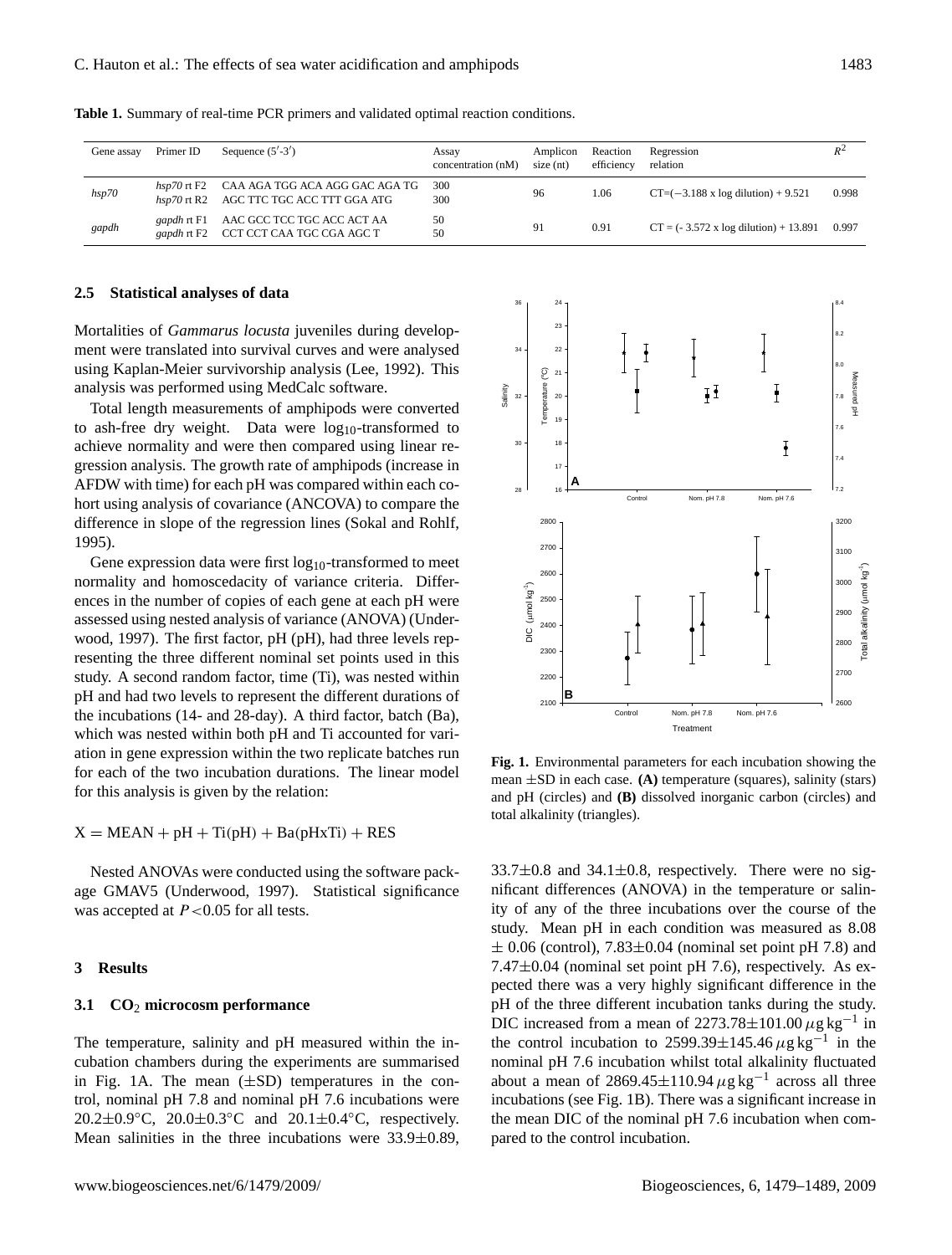

**Fig. 2.** Comparisons of amphipod survival at different incubation pH showing a significant improvement in survival rate of amphipods maintained at a nominal pH 7.8.

#### **3.2 Amphipod survival and growth**

Kaplan Meier analysis indicated that whilst there was no significant difference in the survival during the first 14 days of incubation (suppl. data available [http://www.biogeosciences.](http://www.biogeosciences.net/6/1479/2009/bg-6-1479-2009-supplement.pdf) [net/6/1479/2009/bg-6-1479-2009-supplement.pdf\)](http://www.biogeosciences.net/6/1479/2009/bg-6-1479-2009-supplement.pdf) there was a significant improvement in the survival of amphipods held at nominally pH 7.8 after 28 days growth (compared to the control and pH 7.6 amphipods; Fig. 2).

There was no significant difference (ANCOVA) in the growth rate of amphipods during the first 14 days or over the full 28 days it took to reach sexual maturity (identified as pre-copulatory mating pairs seen in all incubation chambers). As an example, the data from the second cohort of the 28-day experiment are presented in Fig. 3A which show the most divergent growth rates (regression slopes) that were recorded; these slopes were not statistically different.

## **3.3 Changes in gene expression of CO**2**-exposed amphipods**

The genes coding for a 70 kDa heat shock protein (*hsp70* gene; FM165078) and glyceraldehyde-3-phosphate dehydrogenase (*gapdh* gene; FM165079) were identified in *Gammarus locusta*. The *hsp70* gene was 2522 nucleotides in length which coded for a 642 amino acid protein with a predicted molecular weight of 70.14 kDa and a theoretical isoelectric point of 5.37. The  $5'$  UTR was comprised of 249 nucleotides and the 3<sup>'</sup> UTR consisted of 350 nucleotides. The predicted protein had an 80.9% identity with an *hsp70* gene isolated from the deep sea vent shrimp *Mirocaris fortunata* (A1XQQ5, Ravaux et al., 2007). PROSITE analysis (Sigrist et al., 2002) confirmed the presence of three *hsp70* signature domains in the predicted sequence: ile 10 – ser 17, ile 198



**Fig. 3. (A)** comparison of growth rate of amphipods grown at different pH. Grey diamonds and the dashed line represent control amphipods, circles and the solid line represent amphipods grown at nominally pH 7.8 and grey stars and dotted line represent pH 7.6. ANCOVA indicated that the slopes of the three regression lines were not significantly different. In the other three experimental cohorts the growth rates were more similar than shown here. **(B)** Length v AFDW relation for *G. locusta*; log AFDW=(1.5104 x log Length)- 1.4817.

– leu 211, and ile 335 – lys 349. Furthermore, the absence of Karlin and Brocchieri's (1998) "domain 13" indicated that the protein coded by this gene was eukaryotic in origin and present in the cytoplasmic compartment of the cell.

The *gapdh* gene was 1264 nucleotides in length coding for a 334 amino acid protein which had an 86.0% identity to the *gapdh* gene from *Procambarus clarkii* (Q7YT60). PROSITE analysis confirmed the presence of a glyceraldehyde 3-phosphate dehydrogenase active site between ala 147 – leu 154. The gene started with a short  $5'$  UTR of 79 nucleotides and the 179-nucleotide  $3'$  UTR terminated with a polydenylated region.

To confirm the *hsp70* gene isolated from *G. locusta* encoded for a stress-inducible heat shock protein, rather than a constitutively-expressed heat shock cognate, a preliminary heat-shock experiment was conducted. The expressions of the *hsp70* and *gapdh* genes were compared between amphipods that had been incubated for three hours at 30◦C and controls. There was a very highly significant 2000-fold increase in the expression of *hsp70* (Fig. 4) after treatment but no change in the expression of the *gapdh* gene.

Nested analysis of variance revealed that there was no significant effect of pH treatment on the expression of the *hsp70*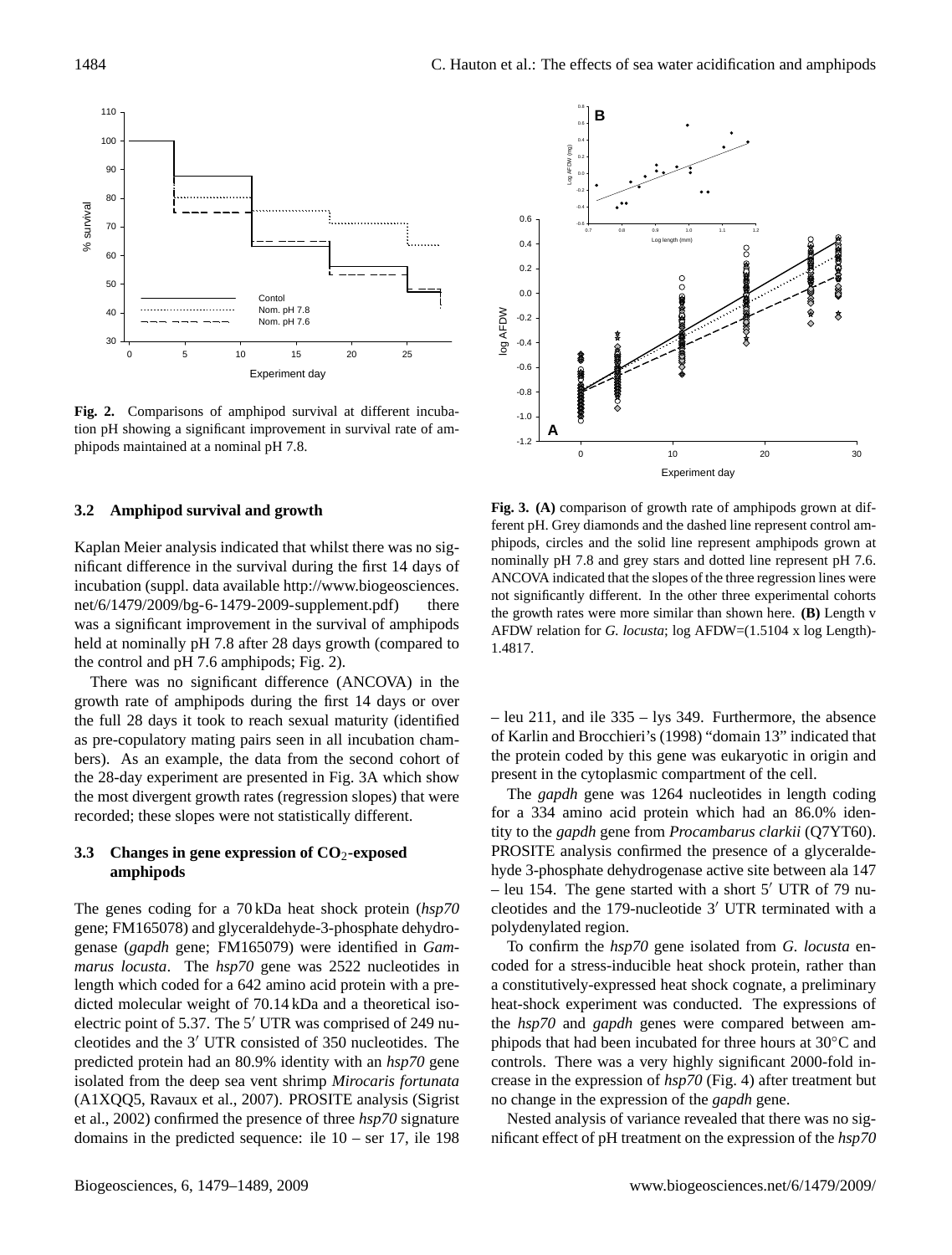| Source of variation | Sum of squares | Degrees of freedom | Mean square | F ratio | $\overline{P}$ |
|---------------------|----------------|--------------------|-------------|---------|----------------|
| pH                  | 3.149          | 2                  | 1.5745      | 21.2    | $0.017*$       |
| Ti(pH)              | 0.2228         | 3                  | 0.0743      | 0.27    | 0.8425         |
| Ba(pHxTi)           | 1.6277         | 6                  | 0.2713      | 4.06    | $0.0013*$      |
| Residual            | 5.6152         | 84                 | 0.0668      |         |                |
| Total               | 10.6146        | 95                 |             |         |                |

**Table 2.** Summary of nested ANOVA comparing pH, time (Ti, nested in pH) and batch (Ba, nested in pH and Time) for the *gapdh* gene expression data. Analysis conducted using GMAV5 (Underwood, 1997).

Model for analysis:  $X=MEAN + pH + Ti(pH) + Ba(pHXTi) + Residual$ 

over the whole experiment (Fig. 5). Further, there was no significant effect of the nested factors Time or Batch on the expression of this gene. Nested ANOVA demonstrated a small but significant and reproducible effect of incubation pH on the expression of the *gapdh* gene (Fig. 5, Table 2). *Post hoc* SNK analysis indicated that the expression of the *gapdh* gene was significantly higher in amphipods reared at nominally pH 7.6 than in those reared at pH 7.8 and 8.1. There was a mean 2.79-fold increase in the expression of the *gapdh* gene between the amphipods incubated at nominally pH 7.6 and the controls. There was no significant effect of incubation time on this relationship although there were significant but inconsistent batch effects in the expression of the *gapdh* gene (Table 2).

#### **4 Discussion**

This study had two specific intentions. The main purpose of this study was to examine the potential resilience of eurytopic estuarine species to the impact of a reduction in sea water pH arising from the increases in dissolved  $CO<sub>2</sub>$  predicted under the IPCC SRES A2 scenario. A second goal of this research was to make use of sensitive molecular techniques to identify sub-lethal effects that might be undetected in whole organism "end-point" studies (e.g. individual mortality or growth). To that end, this study investigated the effects of  $CO<sub>2</sub>$ -mediated changes in the future mean pH on the molecular physiology, growth and survival of the ubiquitous neritic marine amphipod *Gammarus locusta.* pH 7.6 than in those reared at pH 7.8 and 8.1. There was a<br>mean 2.79-fold increase in the expression of the *godh* gene<br>between the amphipods incubated at nominally pH 7.6 and<br>the controls. There was no significant effect

As discussed, there are considerable difficulties in extrapolating from global predictions of future pH scenarios (Caldeira and Wickett, 2005) to the effects on marine species at local and regional scales. This is particularly the case in coastal and estuarine environments which are known to be areas where pH varies over a large range. Species in these environments would be expected to be eurytopic in nature and might be predicted to be physiologically or behaviourally



**Fig. 4.** Comparison of *hsp70* and *gapdh* gene expression in *G. locusta* recovering from exposure to heat shock, showing a very highly significant increase in the expression of the *hsp70* gene (black cross) in exposed amphipods but no change in expression of the *gapdh* gene (grey circles) (means  $\pm$ SD,  $n$ =10).

port of this idea Spicer et al. (2007) have recently shown that the velvet swimming crab *Necora puber*, a coastal marine species, can effectively regulate its haemolymph pH in environments where the external pH is held at 6.74 for at least 16 days. The earlier work of Kroon (2005) has also shown that juvenile shrimp (*Metapenaeus macleayi*) demonstrate aversion behaviours to avoid waters of low pH.

*Gammarus locusta* occurs widely on all marine shores in north-west Europe and is often abundant from the middle shore to the sub-littoral associated with algae and under stones (Hayward and Ryland, 1995). *Gammarus locusta* has also been recorded in the north-eastern United States (Global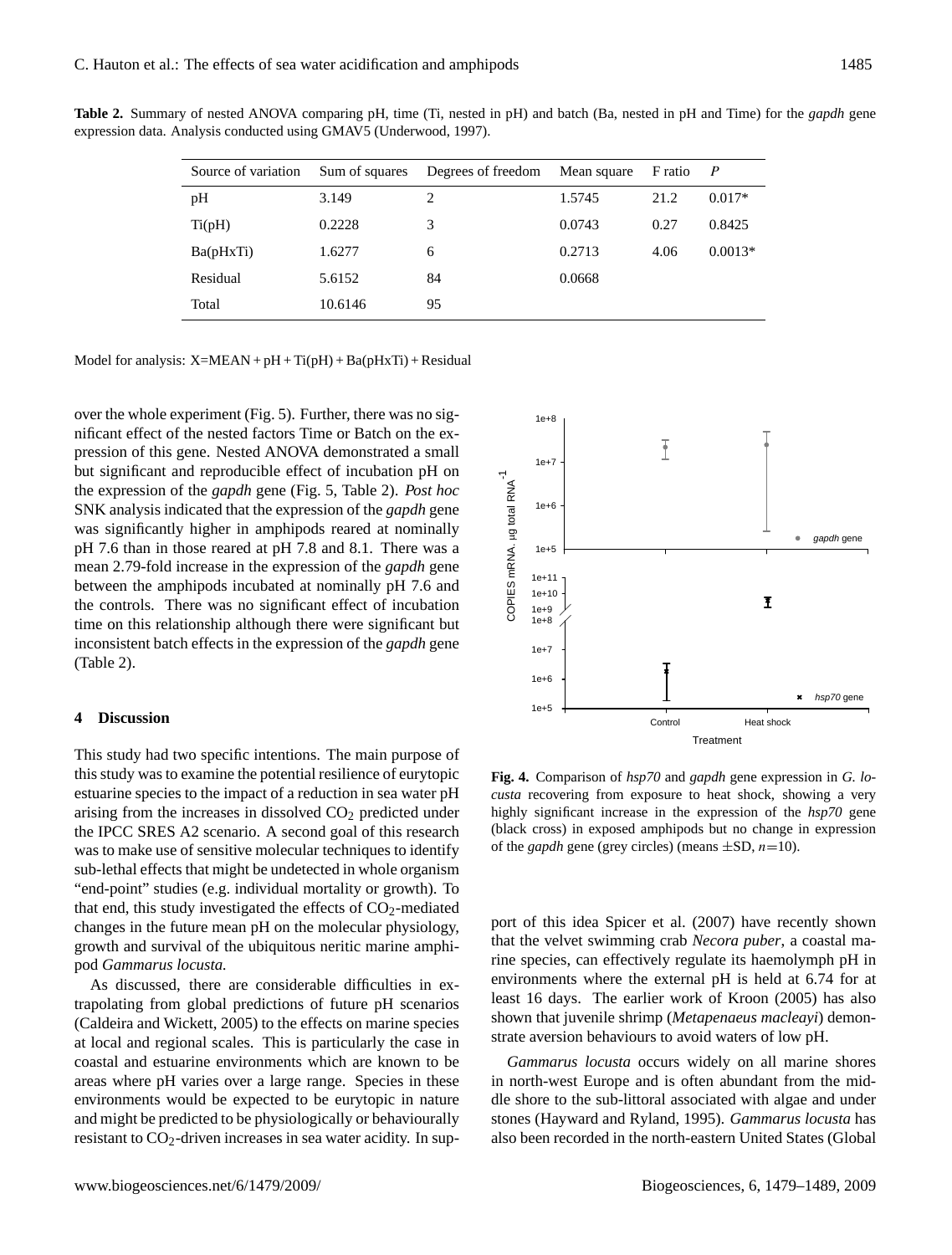

**Fig. 5.** Changes in *hsp70* and *gapdh* gene expression in *G. locusta* maintained at different pH during the experiment. Statistical analysis of both data sets revealed no significant "time effect" on the expression of either gene (Table 2 and Suppl. Table 8 [http://www.biogeosciences.net/6/1479/2009/](http://www.biogeosciences.net/6/1479/2009/bg-6-1479-2009-supplement.pdf) [bg-6-1479-2009-supplement.pdf\)](http://www.biogeosciences.net/6/1479/2009/bg-6-1479-2009-supplement.pdf) and so presentation of the data has been simplified by pooling the results of the 14 day and 28 day experiments. Lower case letters denote statistical differences within each gene data set (*post hoc*. SNK test). Data presented as the mean  $\pm$ SD (*n*=32). Raw data are provided as supplementary data (Suppl. Table 7). A summary of the *hsp70* nested ANOVA has been provided (Suppl. Table 8).

Biodiversity Information Facility; [http://us.mirror.gbif.org\)](http://us.mirror.gbif.org). In light of the coastal habitats exploited by this species and the earlier data from other neritic species it was hypothesized that *G. locusta* would have evolved physiological or behavioural mechanisms to succeed within this variable environment. However, what was not certain from the published literature was whether or not the physiological or behavioural abilities of this or any coastal species could meet the physiological challenges imposed by generational exposure to chronic low pH or exposure to low pH within a restricted environment where behavioural avoidance was not possible.

Mortality during growth was recorded in all incubations including the control. Mortality of growing juveniles most often occurs during the moult, which is a physiologically stressful period in the life history of crustaceans (Factor, 1995; Charmantier-Daures and Vernet, 2004). In this study there was no significant difference in the percent mortality recorded during the first 14 days of growth. However, over the 28 days it took to reach sexual maturity there was an improvement in the survival in the pH 7.8 incubation compared to the other two incubations which might suggest that, when measured in terms of mortality during development, *Gam-* *marus locusta* might have quite particular requirements for a limited pH regime. In retrospect, the choice of a pH set point of 8.1 for the control incubation in this study was not representative of the environment from which the organisms were collected. In light of this, it is clear that any experimental manipulations of pH should take in to account the sea water pH experienced by organisms in their natural environment. Assuming that these amphipods are "adapted" to an environmental pH that fluctuates below pH 7.95 (Al-Rasheid and Sleigh, 1995), the significant effects on metabolic gene expression (see below) at a measured pH of 7.47 (a decrease of ∼0.5 units) become noteworthy.

In addition to influences on survival, the frequency of moulting also determines the overall growth rate of juvenile crustaceans (Charmantier-Daures and Vernet, 2004). There was no significant difference in the growth rate of amphipods across the entire experiment suggesting that there was no detrimental impact of low pH exposure on the moult cycle of the amphipods. It is concluded that the moulting process and subsequent growth of these juvenile amphipods were unaffected by a sustained decrease of at least 0.5 pH units. These data validate the key hypothesis that *G. locusta* is a robust species that will be able to tolerate the current predictions of future changes in sea water pH as a function of changes in atmospheric CO<sub>2</sub> (Caldeira and Wickett, 2005).

As well as assessments of organism growth and survival we also investigated changes in the molecular physiology of *G. locusta* incubated under different pH regimes. For this first study the genes coding for the enzyme glyceraldehyde-3-phosphate dehydrogenase and the 70 kDa heat shock protein were sequenced. Whilst the existing literature on the various heat shock proteins and heat shock cognates is comprehensive, the identity and definitive role of some of the genes and peptides that have been sequenced remains uncertain (see Sanders, 1993; Karlin and Brocchieri, 1998 and Daugaard et al., 2007 for reviews). For example some authors have regarded the heat shock cognates as constitutively expressed peptides which maintain the proper folding of nascent proteins during their synthesis and translocation to different cellular compartments (Sanders, 1993; Liu et al., 2004) whilst other authors have reported 70 kDa heat shock cognates that are inducible and respond to stress (Lo et al., 2004; Wu et al., 2008). Analysis of the predicted amino acid translation of the *hsp70* gene suggested that it did code for a heat shock protein. As described in Sect. 3.3, it contained the three signature domains which characterize *hsp70* genes and had a high (up to ca. 81%) identity to other published *hsp70* gene sequences from diverse phyla. However, the problem of definitive identification of function based on sequence similarity alone has been raised before. Leignel et al. (2007) have recently argued that the "best criteria to use to distinguish between *hsc70* and *hsp70* still seem to be gene expression studies." As a consequence an initial heat shock experiment was conducted to investigate the induced expression of this gene following stress. Exposure to a +10 $\rm ^{\circ}C$  heat-shock for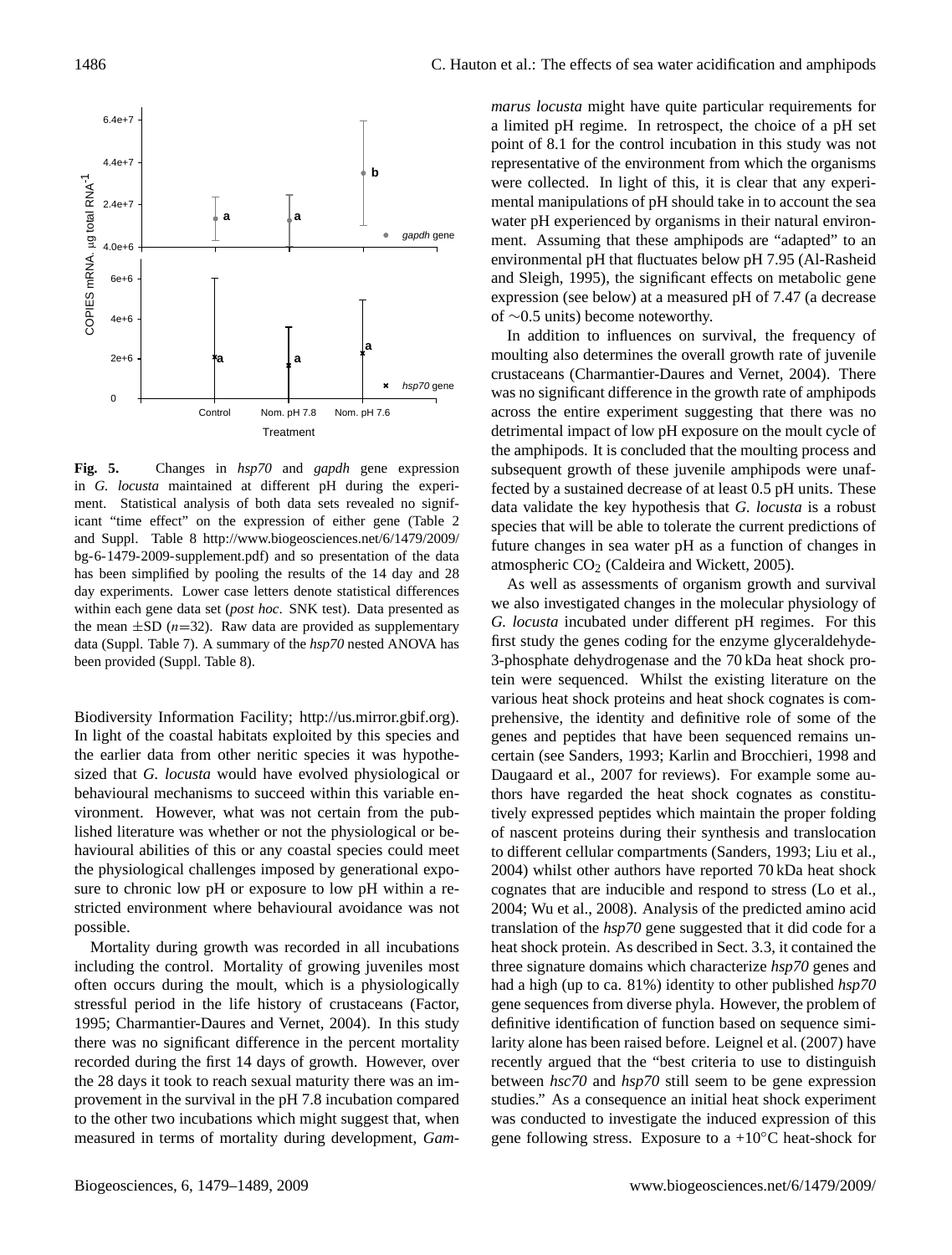3 h produced a very significant increase in the expression of *Gammarus locusta hsp70* which indicates that the gene isolated in this species does indeed code for an inducible heat shock protein.

There was no significant increase in the expression of the *hsp70* gene after 14 and 28 days growth at reduced pH (to a minimum of pH 7.47). From these data it can be concluded that prolonged exposure to low pH in this experiment did not induce a sustained acid/base imbalance which denatured cytoplasmic proteins to an extent that the induction of heat shock proteins was required to refold them. This suggests that the physiological buffering in the tissues of *G. locusta* was sufficient to cope with this pH decrease over a prolonged period (juvenile to adult). The HSP70 protein is just one of a number of cellular chaperones that have been shown to respond to various stressors in a variety or organisms (see review by Sanders, 1993) and it is important to clarify that, whilst no long-term up-regulation of this gene was recorded in this current study other cellular chaperones, for example members of the HSP90, HSP60 or small molecular weight heat shock proteins, may have been up-regulated at these times. Furthermore, the time course of expression was not followed in this initial study and it is possible that there may have been a transient increase (e.g. over the first few hours) in expression of the *hsp70* gene as part of an initial shock response to low pH that then diminished as the amphipod physiology acclimated to the new environment. Nevertheless, the challenges of extrapolating from an ephemeral "shock response" imposed by an immediate reduction in pH to the more "realistic" scenario of a gradual reduction in pH over a longer time span are not trivial. As such, selecting model species with short-generation times, such as amphipods, may allow the potential for "adaptation with time" to be investigated and this is an area of research that certainly warrants additional work. Species which can successfully adapt to gradual changes in sea water pH will undoubtedly have an ecological advantage in comparison to those with long generation times or with only a stenotopic physiology. It is clear that there is scope for future more in-depth studies, making use of whole transcriptome approaches such as suppressive subtractive hybridisation (Pan et al., 2005), of the complete suite of molecular chaperones involved in the initial shock response to low pH and the subsequent extended period of physiological acclimation.

Maintenance of acid/base status in marine invertebrates does not occur spontaneously and is an energy requiring process (Portner et al., 2004). Published data (Wood et al., 2008) have already shown that exposure to decreases in environmental pH causes a disturbance to the metabolism of marine invertebrates. Wood et al. (2008) have demonstrated an increased metabolic rate in the ophiuroid, *Amphiura filiformis,* in response to exposure to low pH waters. This was recorded as a significant increase in the rate of oxygen uptake in the pH range 7.7–6.8. However, the authors did report that this physiological response may have compromised

organism survival and overall fitness. Data from the current study provides some preliminary molecular data which also lends support to this idea; at a mean pH of 7.47 we found a significant and consistent increase in the expression of the *gapdh* gene in *Gammarus locusta*. Whilst these two studies suggest sub-lethal physiological changes occur in marine invertebrates in response to prolonged exposure to reduced pH it is clear, however, that any hypothesis requires more exhaustive evaluation. Caution should be exercised when interpreting the current data as any one of the many enzymes involved in glycolysis or the TCA might exert a greater limitation on overall organism metabolism than glyceraldehyde-3-phosphate dehydrogenase. It is well known, for example, that the overall basal aerobic metabolic rate of any organism is a function of multiple enzyme reactions, each with their own rate constants and feedback interactions (Alberts et al. 2008). The future validation of this idea will require the study of multiple additional genes encoding the many other enzymes within the glycolytic or TCA pathways, such as pyruvate decarboxylase and citrate synthase.

It is important to stress that in the current experiments the *G. locusta* were fed *ad libitum;* no attempt was made to control or quantify the amphipods' energy intake. Further work in this laboratory is assessing the physiological response of amphipods in a food limited environment; a situation in which negative impacts on organism physiology might be more apparent. This research will investigate changes in organism scope for growth as well energy partitioning in response to demands placed on acid/base homeostasis.

Sub-lethal and lethal effects of exposure to acid pH environments have been recorded at other critical stages of development. At extreme pH values (pH 6.2) Kikkawa et al. 2004) demonstrated that there was 85.8% mortality of eggs in red sea bream (*Pagrus major*) whilst Kurihara et al. (2004) have shown that at pH 6.8 the production of eggs was reduced in the copepod *Acartia steueri* and fertilization success was decreased in the sea urchins *Menicentrotus pulcherrimus* and *Echinometra mathaei*. It is clear from these earlier studies that all life stages need to be studied to understand the full potential toxic effect of exposure to reduced pH brought about by increased  $pCO<sub>2</sub>$ . However, this present study has demonstrated that by utilizing sensitive molecular approaches the effects of exposure to more acidic sea water can be recorded at much less extreme pH values than have been used previously.

### **5 Conclusions**

In conclusion, this study has presented data which support the hypothesis that the ubiquitous coastal amphipod *Gammarus locusta* is a robust species that will not suffer a reduction in juvenile growth rates or an increased rate of mortality as a result of the current predictions for future acid sea water scenarios. The acid/base homeostatic ability of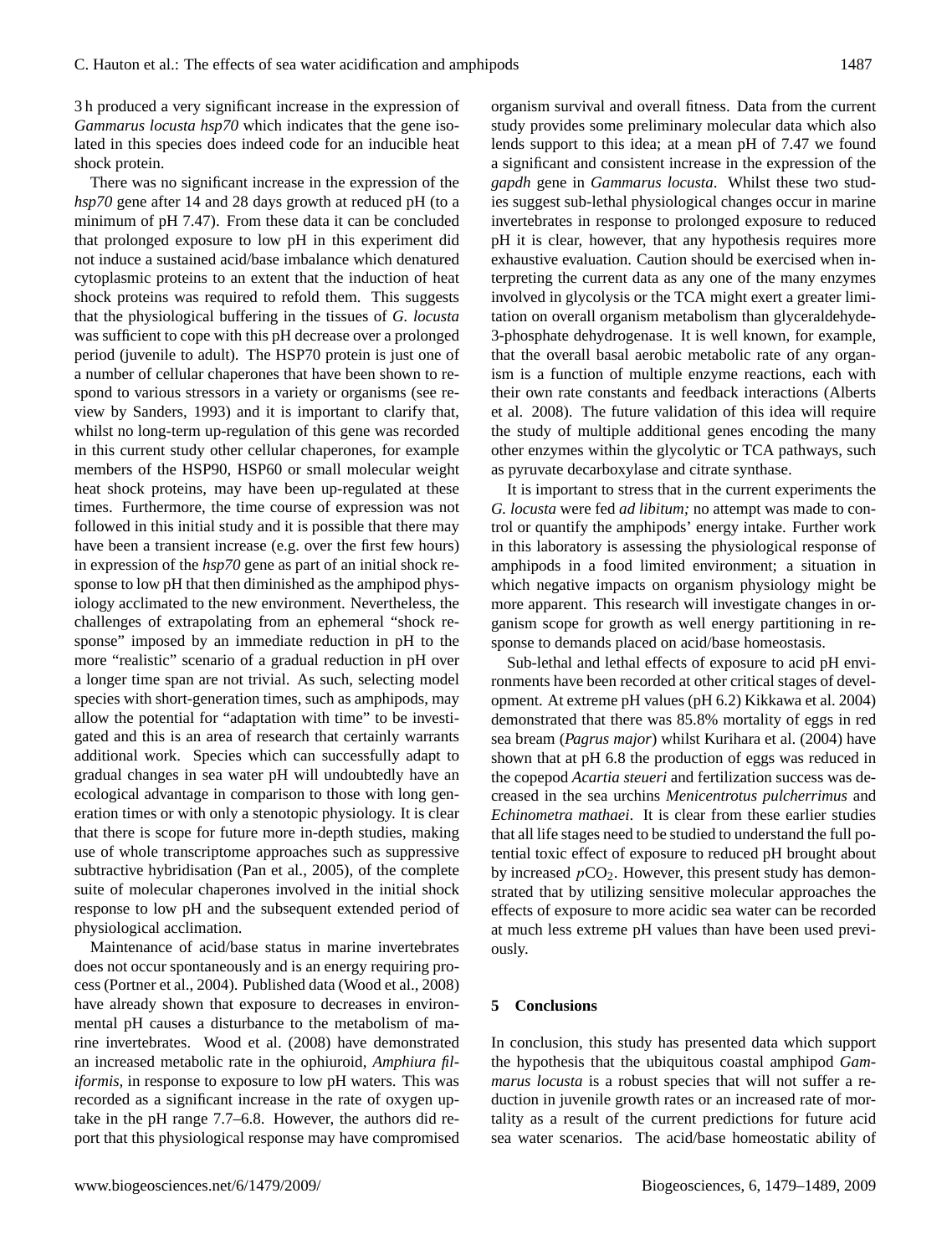this species is sufficient to cope with such changes without apparently inducing "classic" stress responses, evidenced in this study as the expression of the gene coding for the 70kDa heat shock protein. However, there is a significant and sustained change in the expression of the *gapdh* gene in this species that, in combination with the data from earlier studies of other research groups, suggest subtle changes in organism physiology do take place.

As argued by others, such indirect effects, which are not necessarily immediately apparent in short-term "end-point" studies, may impact the ecological fitness of a population and its long-term persistence within an ecosystem. Clearly, the use of sensitive molecular and physiological approaches to identify such indirect and sub-lethal responses represents a powerful technique with which to realize the full spectrum of possible impacts of future increases in sea water acidity.

*Acknowledgements.* This research was funded by the UK Natural Environment Research Council (NE/E008305/1). The authors would like to acknowledge the advice of P. Challenor (NOCS, UK) on the statistical analysis of amphipod growth and the assistance of J. S. Riley and E. A. Achterberg (SOES – NOCS, UK) for analyzing the carbonate chemistry samples. The authors gratefully acknowledge the assistance of four anonymous reviewers, J. P. Gattuso, S. Dupont, M. C. Thorndyke and H.-O. Pörtner in improving on earlier versions of this manuscript.

Edited by: H.-O. Pörtner

### **References**

- Alberts, B., Johnson, A., Lewis, J., Raff, M., Roberts, K., and Walter, P. Molecular Biology of the Cell. Garland Science, Abingdon, New York, 1268 pp. 2002.
- Al-Rasheid, K. A. S. and Sleigh, M. A.: Distribution and abundance of interstitial ciliates in Southampton Water in relation to physicochemical conditions, metal pollution and the availability of food organisms, Est. Coast. Shelf Sci., 41, 61–80, 1995.
- Altschul, S. F., Madden, T. L., Schaffer, A. A., Zhang, J. H., Zhang, Z., Miller, W., and Lipman, D. J.: Gapped BLAST and PSI-BLAST: a new generation of protein database search programs, Nuc. Acids Res., 25, 3389–3402, 1997.
- Attrill, M. J., Power, M., and Thomas R. M.: Modelling estuarine Crustacea population fluctuations in response to physicochemical trends, Mar. Ecol. Prog. Ser., 178, 89–99, 1999.
- Berge, J. A., Bjerkeng, B., Pettersen, O., Schaanning, T., and Øxnevad, S.: Effects of increased sea water concentrations of CO2 on growth of the bivalve *Mytilus edulis* L. Chemosphere, 62, 681–687, 2006.
- Borg, I., Rohde, G., Löseke, S., Bittscheidt, J., Schultze-Werninghaus, G., and Bufe, S. A.: Evaluation of a quantitative real-time PCR for the detection of respiratory syncytial virus in pulmonary diseases, Eur. Resp. J., 21, 944-951, 2003.
- Bustin, S. A.: A to Z of Quantitative PCR. IUL Biotechnology Series, International University Line, La Jolla California, 882 pp., 2004.
- Bustin, S. A.: Absolute quantification of mRNA using real-time reverse transcription polymerase chain reaction assays, J. Mol. Endocrin., 25, 169–193, 2000.
- Caldeira, K. and Wickett, M. E.: Ocean model predictions of chemistry changes from carbon dioxide emissions to the atmosphere and ocean, J. Geophys. Res., 110, C09S04, doi:10.1029/2004JC002671, 2005.
- Charmantier Daures, M. and Vernet, G.: Moulting, autotomy and regeneration, in: The Crustacea, edited by: Forest, J. and von Vaupel Klein, J. C., 1, Brill Publishers, Leiden, 161–255, 2004.
- Dalhoff, E. P.: Biochemical indicators of stress and. metabolism: applications for marine ecological studies. Annu. Rev. Physiol., 66, 183–207, 2004.
- Daugaard, M., Rohde, M. and Jaattela, M.: The heat shock protein 70 family: highly homologous proteins with overlapping and distinct functions, FEBS Lett., 581, 3702–3710, 2007.
- Dickson, A. G., Sabine, C. L., Christian, J. R.: Guide to Best Practices for Ocean CO<sub>2</sub> Measurements. PICES Special Publication 3, IOCCP Report No. 8, 2007.
- Dupont, S., Havenhand, J., and Thorndyke, M.:  $CO<sub>2</sub>$ -driven acidification radically affects larval survival and development in marine organisms, Comp. Biochem. Physiol., 150A, S170–S170, 2008.
- Factor J. R.: Biology of the lobster, Academic Press, San Diego, 528 pp., 1995.
- Gazeau, F., Quiblier, C., Jansen J. M., Gattuso, J.-P., Middleburg, J. J., and Heip, C. H. R.: Impact of elevated CO2 on shellfish calcification, Geophys. Res. Lett., 34, L07603, doi:10.1029/2006GL028554, 2007.
- Hall-Spencer, J. M., Rodolfo-Metalpa, R., Martin, S., Ransome, E., Fine, M., Turner, S. M., Rowley, S. J., Tedesco, D., and Buia, M.-C.: Volcanic carbon dioxide vents show ecosystem effects of ocean acidification, Nature 454, 96–99, 2008.
- Hayward, P. J. and Ryland, J. S.: Handbook of the Marine Fauna of North-West Europe, Oxford University Press, Oxford, 812 pp., 1995.
- Higgins, D. G. and Sharp, P. M.: CLUSTAL: a package for performing multiple sequence alignment on a microcomputer, Gene, 73, 237–244, 1988.
- Houghton, J. T., Ding, Y., Griggs, D. J., Noguer, M., van der Linden, M., Dai, X., Maskell, K. and Johnson, C. A.: Climate change 2001: the scientific basis (Contribution of WG1 to the IPCC Third Assessment) Cambridge, Cambridge University Press, 2001.
- Karlin, S. and Brocchieri, L.: Heat shock protein 70 family: multiple sequences comparisons, function and evolution, J. Mol. Evol., 47, 565–577, 1998.
- Kikkawa, T., Kita, J., and Ishimatsu, A.: Comparison of lethal effect of CO2 and acidification on red sea bream (*Pagrus major*) during the early developmental stages, Mar. Poll. Bull., 48, 108–110, 2004.
- Kleypas, J. A., Buddemeier, R. W., Archer, D., Gattuso, J. P., Langdon, C., and Opdyke, B. N.: Geochemical consequences of increased atmospheric carbon dioxide on coral reefs, Science 284, 118–120, 1999.
- Kleypas, J. A., Feely, R. A., Fabry, C., Langdon, C. L., Sabine C. L., and Robbins, L. L.: Impacts of ocean acidification on coral reefs and other marine calcifiers: a guide for future research, report of a workshop held 18–20 April 2005, St. Petersburg, Florida, sponsored by NSF, NOAA and the US Geological Survey, 88pp,